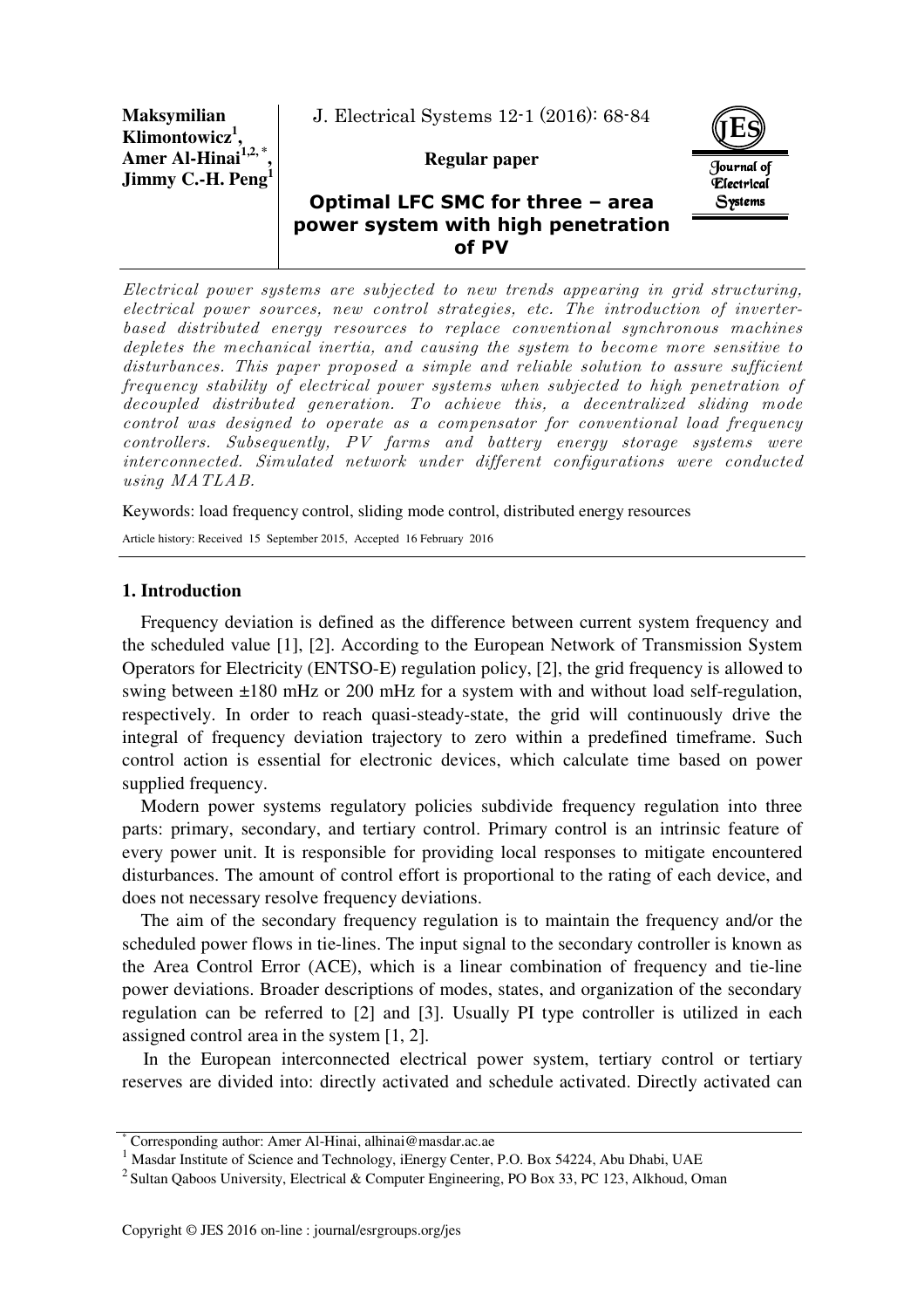be individually adjusted apart from the schedule. While schedule activated are related to load dispatch, which is the contracted power output schedule throughout the day.

 In the literature, improvements in frequency regulation algorithms have been widely studied. A combination of robust and adaptive control methods was published in [4] to regulate frequency with parametric uncertainties ranging from 30% to 50% of their nominal values. Meanwhile, frequency control in an isolated system by means of small hydro power plant with multiple pipe flow control and a thyristor-controlled heater was proposed [5]. Results demonstrated that it is possible to control frequency in an effective manner. Authors of [6] proposed Active Disturbance Rejection Control (ARDC) for a three-area system model. ARDC utilized extended state observer approach to cancel the generalized disturbance effect in every control area. Under certain conditions, the LFC system is able to differentiate between units with and without secondary control loop in each area. This allowed [5] to perform better in terms of robustness than PI controller utilized as benchmark.

Linear Matrix Inequality based control was proposed in [7] and [8]. In [7], authors developed a robust full order controller to deal with time delays in communication network, while [8] utilized a H\_ $\infty$  based controller and adopted a Genetic Algorithm Linear Matrix Inequality (GALMI) to tune the PI controller. Comparisons between both methods show that properly optimized GALMI PI controller can match  $H_\infty$  based controller performance while PI has simpler structure in comparison to high order  $H_{\infty}$  controller.

Moreover, many optimization algorithms were utilized to design secondary frequency control systems. Authors of [9] utilized integrated square method (ISE) to obtain a gain settings for control gains with and without presence of battery energy storage systems (BESS). Whereas, author of [10] designed controllers using Multidimensional Unconstrained Nonlinear Minimization (MUNM) and Particle Swarm Optimization (PSO). PSO is a very popular and effective optimization method. It has been utilized by many researcher [11, 12, 13]. Another popular heuristic-based optimization technique is Genetic Algorithm (GA) [14]. Publications like [6] and [8] implemented genetic algorithm linear matrix inequality tuning to find the most optimal of control gains. Extensions in terms of considering Distributed Energy Resources (DERs) have also been studied [17, 18, 19]. In [17], high wind farm penetration was considered. Subsequently, an observer to reject the output power fluctuations was designed. On the other hand, [18] and [19] installed BESS and proved that such system configuration can perform better than without BESS.

In recent years, sliding mode controllers were proposed in the secondary frequency controllers. A good example of a classical SMC is given in [14] and [20]. Authors of [14] considers linear surface SMC applied to generalized power system model. In contrast, [21] developed a PI sliding surface SMC to assure good LFC performance for matched and unmatched uncertainties in the model. However, the presence of intermittent generations from DERs such as PV impose nonlinearity to LFC model. The existing literature have not consider a generalized power system model with the influence of large penetration of PV system.

The objective of this work is to improve existing LFC methods by adding a compensation procedure to the system. This task is fulfilled by means of a sliding mode based compensator, where its parameters are chosen using GA. The second objective of this work is to provide a compact solution for frequency regulation when electrical power system is affected by large penetration of PV accompanied with BESS. The proposed methodology is applied to a three areas interconnected AGC model. In order to demonstrate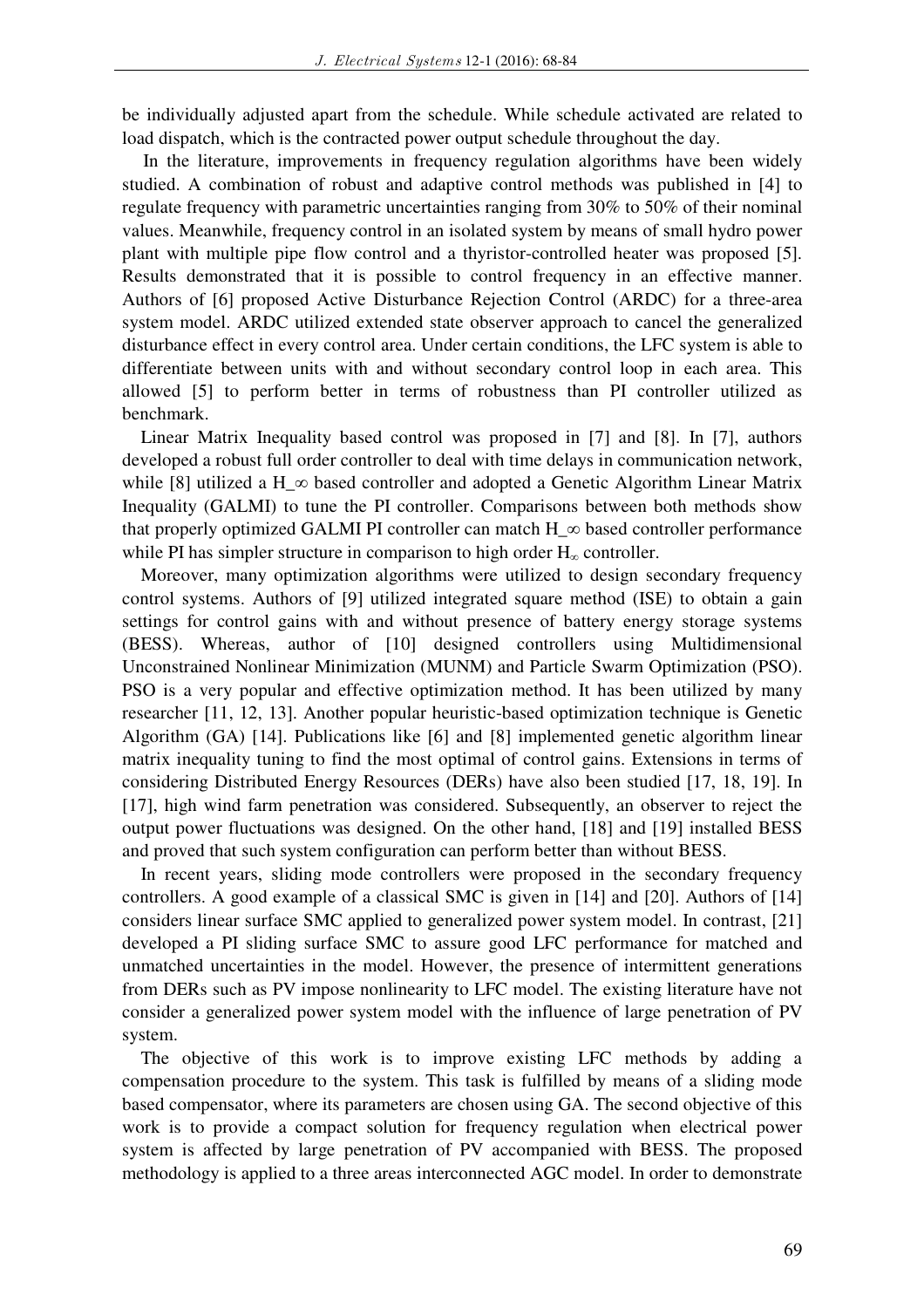the effectiveness of the proposed controller, the dynamical behavior of the proposed controller is compared to conventional PI and PID controllers optimally designed by GA.

The organization of this paper is as follows. An overview of the generalized three-area power system model including the BESS and PV model are presented in Section 3 followed by a review of the SMC theory in Section 4. Simulations results and comparisons with the conventional LFC optimally designed by GA are presented in Section 5. Finally, conclusions are drawn in Section 6.

# **2. Notations**

The notations used throughout the paper are stated below.

*Indexes:* 

*i* electrical area index

*Constants:*

- $K_{B_i}$ Bias constant
- $K_{E_i}$ <br> $R_i$ Integral gain
- Droop control
- $T_{G_i}$  Governor time constant
- $T_{T_i}$ Turbine time constant
- $T_{P_i}$ Generator time constant
- $K_{S_{ij}}$ Synchronizing torque
- $I_{\text{sat}}$  PV panel saturation current
- $I_{SC}$  PV short circuit current
- Diode ideality factor
- $R_{sh}$ PV panel shunt resistance
- $R_{\rm c}$ PV panel series resistance
- Junction temperature
- $K$  Boltzmann's constant
- $q$  Electron charge
- $K_I$ Junction short circuit temperature coefficient

 $I_{\text{dsc}}$  Dark saturation current

## *Variables:*

- $ACE<sub>i</sub>$  Area Control Error
- $\Delta E_i$  Speed reference deviation
- $\Delta X_{q_i}$ Valve position deviation
- $\Delta P_{q_i}$ <br> $\Delta f_i$ Turbine power output deviation
- Frequency deviation
- $\Delta \delta_i$  Power angle deviation
- $\sigma_i$  Sliding surface
- $x_i$  State vector
- $A_i$  Model matrix
- $B_i$  Control matrix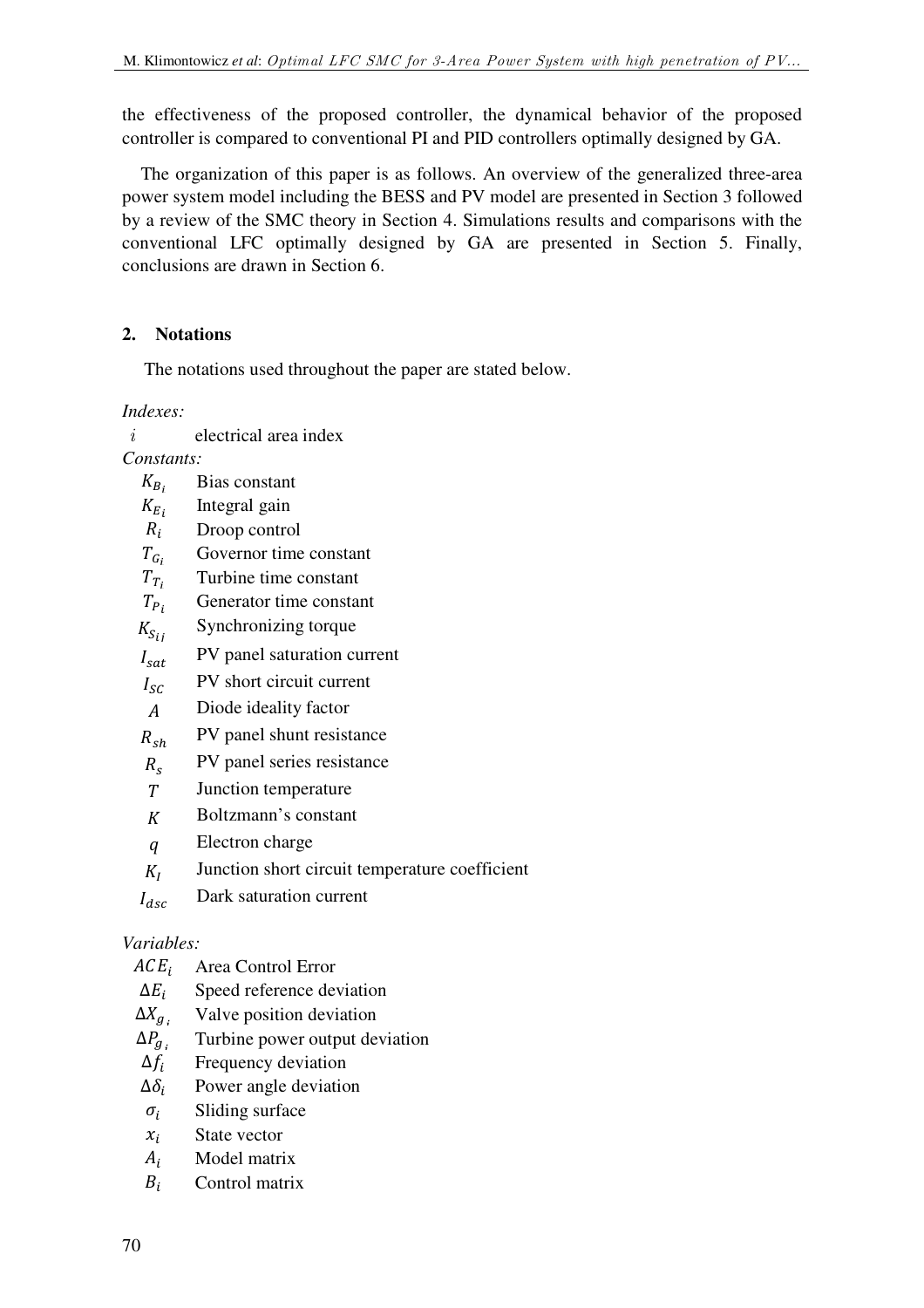- $P_i$  Vector of sliding surface polynomial coefficients
- $K_i$  SMC gain
- $V_0$  PV output voltage
- $I_0$  PV output current
- $I_a$  PV generated current
- $P_0$  PV output power
- $I_{rr}$  Irradiance

#### **3. Generalized three - area power system model**

A generalized power system model is implemented for the purpose of LFC studies. The concept originated from [1], and the control diagram of one area is illustrated in Fig.1.



Fig.1. Model of single area LFC scheme.

Each area consists of a governor and turbine with time constants  $T_{G_i}$  and  $T_{T_i}$ , respectively. The primary frequency control loop is equipped with a droop  $R$ . The generator and load models have a time constant of  $T_{P_i}$  and gain  $K_{P_i}$ , respectively. While secondary control loop includes LFC regulator with gain  $K_{E_i}$ , bias  $K_{B_i}$  and feedback from another control areas multiplied with  $K_{S_{ij}}$  which represents a synchronizing torque between areas. The model parameters of the generalized three-area power system utilized for the purpose of simulation are presented in Table 1.

Table 1: Data of Three – Area System

| Area      | 1     | 2     | 3     |
|-----------|-------|-------|-------|
| $T_{P_i}$ | 20    | 25    | 20    |
| $K_{P,i}$ | 120   | 112.5 | 115   |
| $T_{T_i}$ | 0.3   | 0.33  | 0.35  |
| $T_{G_i}$ | 0.008 | 0.072 | 0.07  |
| $R_i$     | 2.4   | 2.7   | 2.5   |
| $K_{B,i}$ | 0.41  | 0.37  | 0.4   |
|           | 0.55  | 0.55  | 0.65  |
| $K_{Sij}$ | 0.65  | 0.545 | 0.545 |

The conventional control gains are found by means of GA set as in Table 2 with a fitness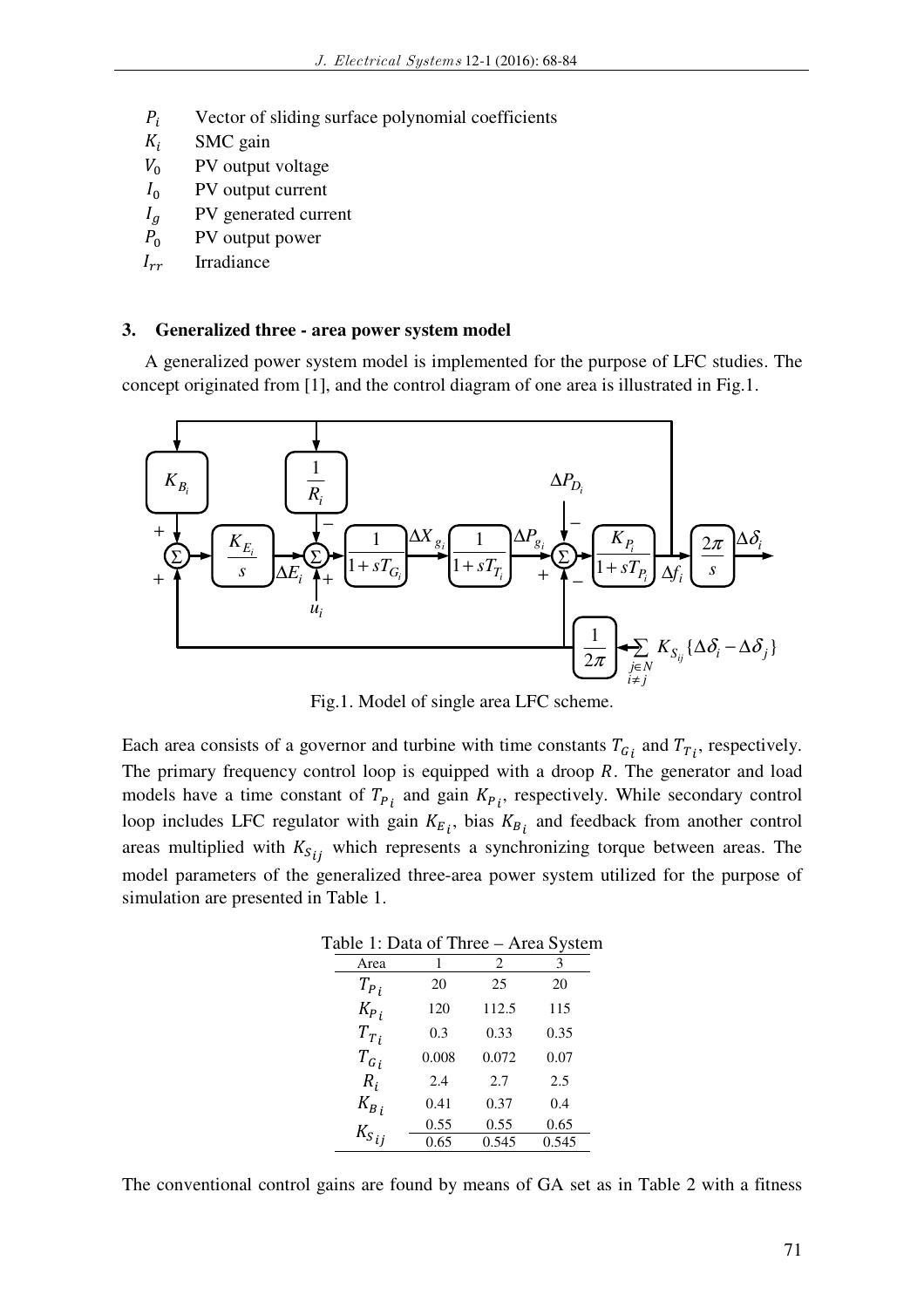function outlined in equation (1) and constraints shown in  $(c.1-5)$ . Documents [26, 27] defines constraints over frequency deviations in synchronized European and North American power systems respectively. However, for the purpose of this work, the problem is relaxed from some constraints and the system reaches desired performance. Results of GA search are shown in Table 3, while GA optimization process flow chart is presented in Fig.2. According to GA theory which has been delineated in many resources e.g. [25], GA search starts with initial population which can be an input or generated randomly by the program within defined bounds. Subsequently, the initial populations' performance is assessed by the fitness function. If any of the proposed solutions satisfies stopping criteria, then algorithm stops. On the other hand, if the system performance varies significantly or the constraints are not satisfied then GA calculates new population based on three mainly utilized operators, which are: mutations, crossovers and selections. When the new population is formed then fitness evaluation is processed again.

$$
\min \sum_{i=1}^{3} \int |ACE_i| \tag{1}
$$

Subject to:

a) Steady state deviation of frequency according to [26]

$$
|\Delta f_i| < 180 \, \text{mHz for steady state operation} \tag{c.1}
$$

b) Dynamic deviation of frequency according to [26]

$$
|\Delta f_i| < 800 \, \text{mHz for steady dynamic operation} \tag{c.2}
$$

c) Constraints over conventional control gains

$$
0 < k_{P_i}, k_{I_i}, k_{D_i} < 10 \tag{c.3}
$$

d) Constraints over SMC control gains

$$
0 < K_i < 1 \tag{c.4}
$$

e) Constraints over SMC polynomial coefficients

$$
0 < P_i < 3 \tag{c.5}
$$

In this paper, DERs are modelled as PV panels described by equations  $(2) \sim (5)$ . The model represents the output current, output power, generated current, and saturation current, respectively. This model is iteratively solved to obtain active power output from one panel and then scaled for the purpose of full electrical power system size. The solution for irradiances from  $600 - 700 W/m^2$  is presented in Table 5.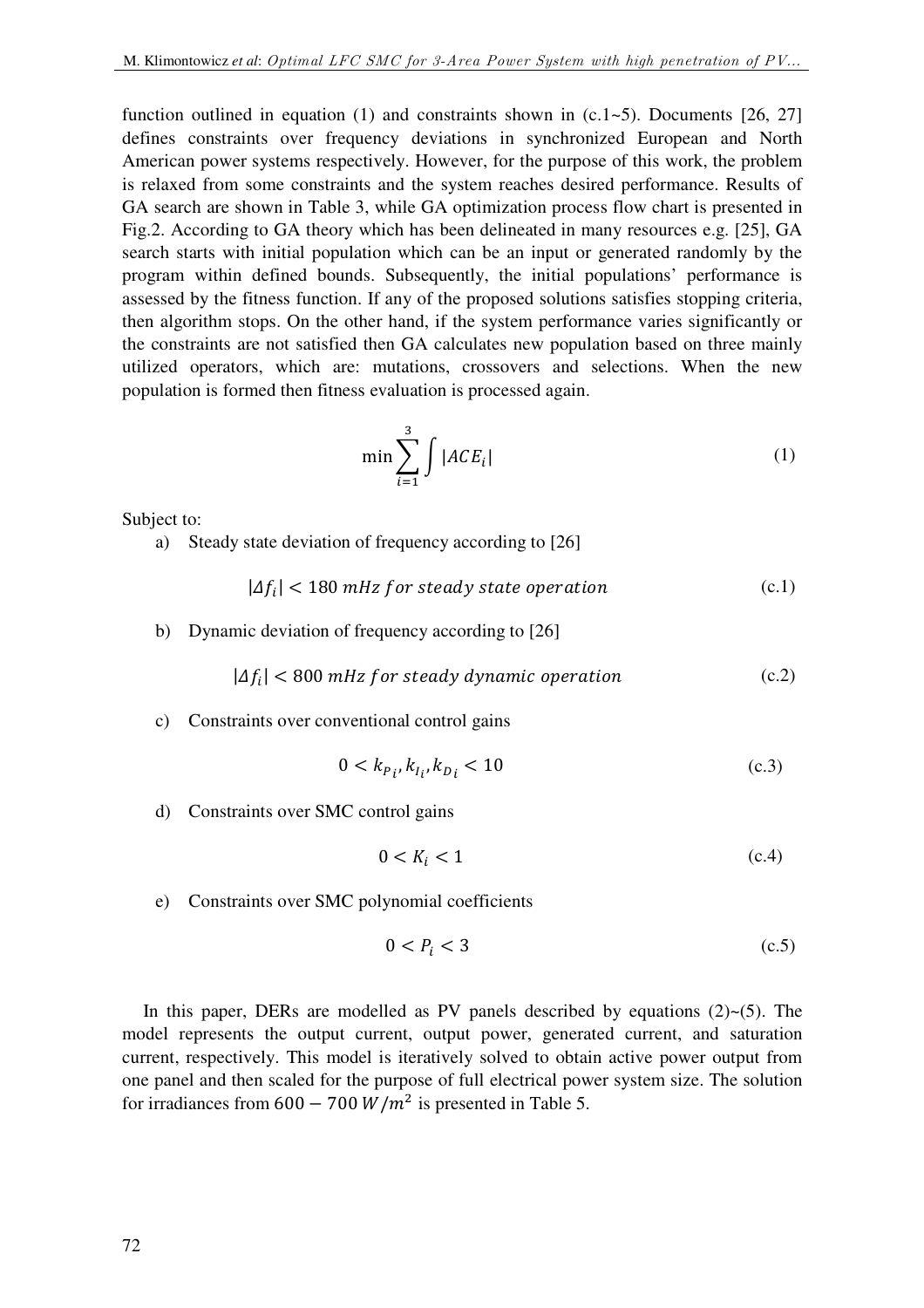| <i>No of generation</i>   | 600                  |
|---------------------------|----------------------|
| Population size           | <i>100</i>           |
| <b>Mutation function</b>  | Constraint dependent |
| <i>Mutation rate</i>      | 0.01                 |
| <b>Crossover function</b> | Scattered            |
| <i>Crossover fraction</i> | 0.8                  |
| Selection function        | Stochastic           |
| Reproduction rate         | 5                    |
| <b>Function tolerance</b> | 1e-6                 |
| <i>Stall generations</i>  | 50                   |

Table 2: GA optimization parameters



Table 3: Optimal Control Gains For Conventional Controllers

| Area  |   |        | $\mathcal{D}_{\mathcal{A}}$ | 3      |
|-------|---|--------|-----------------------------|--------|
|       | P | 0.011  | 0.0225                      | 0.014  |
|       |   | 0.3377 | 0.4766                      | 0.3675 |
| Gains | P | 0.0438 | 4.0988                      | 3.5624 |
|       |   | 0.8244 | 5.1677                      | 4.569  |
|       | Ð | 0.0152 | 1.0419                      | 0.7762 |

Optimal solution Fig.2. GA optimization flowchart.

$$
I_0 = I_g - I_{sat} * \left[ e^{\frac{q(V_0 + I_0 R_S)}{AKT}} - 1 \right] - \frac{V_0 + I_0 R_s}{R_{sh}}
$$
(2)

$$
P_0 = V_0 * \left[ I_g - I_{sat} * \left[ e^{\frac{q(V_0 + I_0 R_S)}{AKT}} - 1 \right] - \frac{V_0 + I_0 R_s}{R_{sh}} \right]
$$
(3)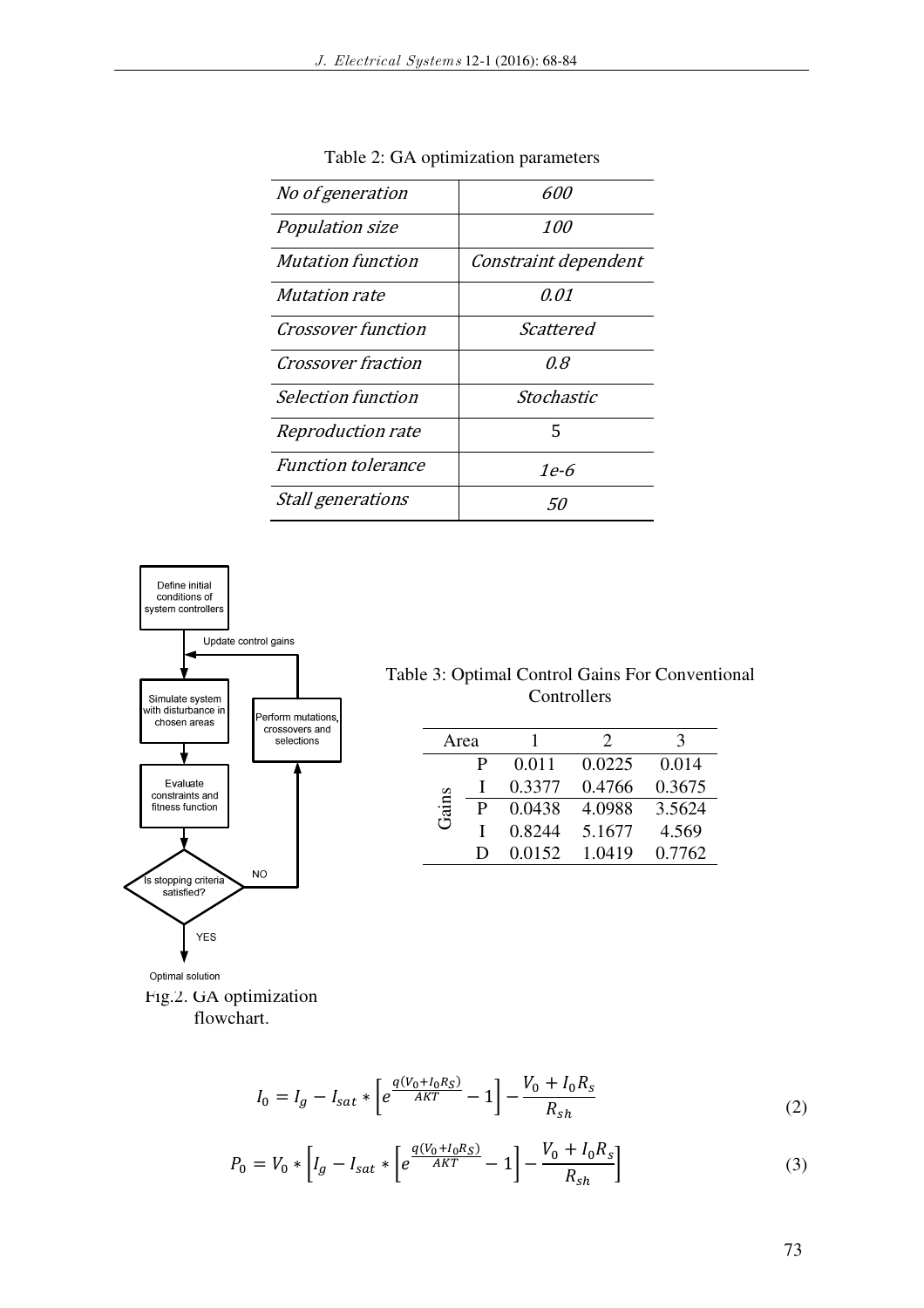$$
I_g = [I_{SC} + K_I(T - 25)] \frac{Irr}{100}
$$
\n(4)

$$
I_{sat} = I_{asc} \left[ e^{\frac{qV}{KT}} - 1 \right] \tag{5}
$$

Here  $I_0$  and  $V_0$  are the output current and voltage.  $I_g$  and  $I_{sat}$  are the generated current under given insolation and reverse saturation current, while *q* and *K* are electron charge and Boltzmann's constant. A and T are ideality factor and module temperature and  $R_s$  and  $R_{sh}$ are series and shunt resistances.  $I_{sc}$ ,  $I_{dsc}$ ,  $K_I$  and  $I_{rr}$  are short circuit current, dark saturation current, short circuit temperature coefficient and insolation. Typical PV panel parameters are presented in Table 4.

| Table 4: PV panel parameters |                  |  |
|------------------------------|------------------|--|
| q                            | $1.6 * 10^{-19}$ |  |
| А                            | 1.5              |  |
| k                            | $5.67 * 10^{-8}$ |  |
| Т                            | $273.15 + 25$    |  |
| $I_{sc}$                     | 8.1              |  |
| $I_{dsc}$                    | $1 * 10^{-10}$   |  |
| $R_{\rm s}$                  | 1.3              |  |
| $R_{sh}$                     | 1000             |  |

It is assumed that batteries are equally distributed within the system. The battery model is shown in Fig.3. Here,  $K_{BESS} = 1.8$  and  $T_{BESS} = 0.1s$ , more details can be found in [19]. The limits  $\pm P_b$  are specified by manufacturer, for example in the case of fast ABB energy management systems (EMS) such limit is 10MW [22]. The maximum power output from battery has to be reasonably sufficient to influence transient state within the system.



Fig.3. BESS model.

Input  $U$  to the battery energy storage system is  $ACE$  signal from local area, while the battery output signal  $\Delta P_{\rm BESS}$  is added as a change in the BESS output power to  $\Delta P_{G_i}$ . At the same time the change in output power from PV panels is added to the disturbance and finally we end up with the node equation (6).

$$
\Delta P_{G_i} - \Delta P_0 - \Delta P_{D_i} + \Delta P_{BESS_i} = \Delta P_{mech} - \frac{1}{2\pi} \sum_{\substack{j \in \mathbb{N} \\ i \neq j}} K_{S_{ij}} \{ \Delta \delta_i - \Delta \delta_j \}
$$
(6)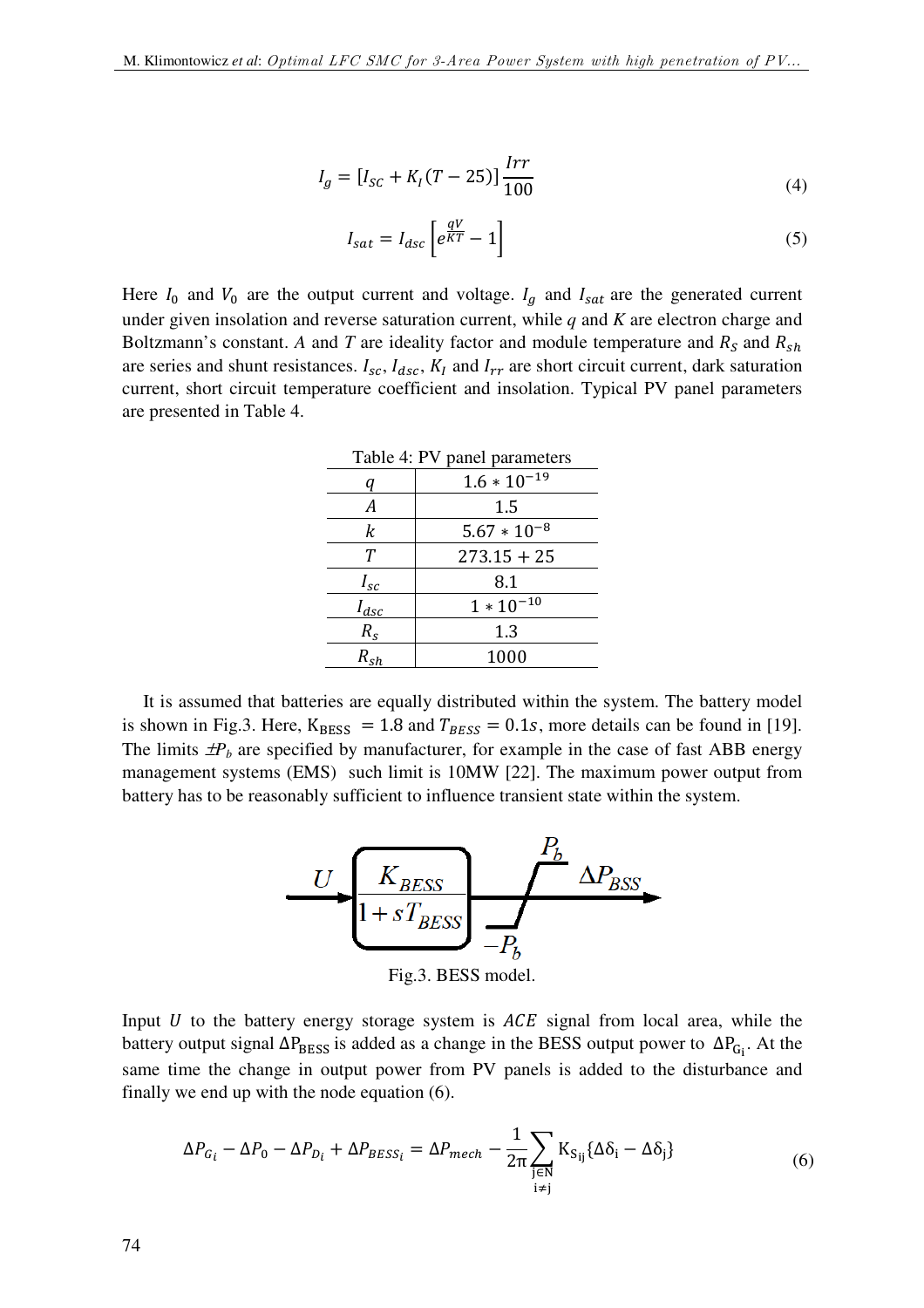| Insolation<br>[ $W/m2$ ] | P[W]     | Insolation<br> W/m2 | P[W]     |
|--------------------------|----------|---------------------|----------|
| 600                      | 144.0564 | 650                 | 156.2790 |
| 605                      | 145.2786 | 655                 | 157.5013 |
| 610                      | 146.5009 | 660                 | 158.7235 |
| 615                      | 147.7232 | 665                 | 159.9458 |
| 620                      | 148.9454 | 670                 | 161.1681 |
| 625                      | 150.1677 | 675                 | 162.3903 |
| 630                      | 151.3900 | 680                 | 163.6126 |
| 635                      | 152.6122 | 685                 | 164.8349 |
| 640                      | 153.8345 | 690                 | 166.0571 |
| 645                      | 155.0568 | 695                 | 167.2794 |

Table 5: Solution to the PV Model

### **4. Sliding Mode Control - Design**

Sliding Mode Control evolved from Variable Structure Systems (VSS). The basic idea of VSS is clearly presented in [23]. SMC consists of two major parts sliding surface and control law. Ideal sliding mode can be divided into two phases, which consists of the reaching phase and sliding phase. Normally, a system starts outside the sliding surface so control law should drive the system in the direction of siding surface. Then after system is already on sliding surface, it should stay on it thereafter. The second part of the system motion is called sliding phase.

In the case of the three-area generalized power system model, it is assumed that all states can be measured and are available so the observer based SMC is not indispensable. SMC is utilized as compensator to conventional secondary loop controller and occupies input  $u_i$  in Fig.1. to apply control signal. For the purpose of this work a linear sliding surface is considered. The sliding surface is given as multiplication of state vector  $x_i$  and polynomial coefficients vector  $P_i$  as in equation (7). While control law  $u_i$  is chosen as a combination of the proportional and nonlinear portion as in equation (8), where  $K_i$  is control gain and  $A_i$ and  $B_i$  are respectively system matrix and control matrix from the state-space model related to  $i^{th}$  area of the power system.

$$
\sigma(x) = P_i^T * A_i x_i \tag{7}
$$

$$
u_i = -\frac{P_i^T * A_i x_i}{P_i^T B_i} - \frac{K_i}{P_i^T B_i} sign(\sigma_i(x_i))
$$
\n(8)

As described in [24], both (10) and (11) have to be fulfilled to provide asymptotic stability of the system. This is equivalent to the fulfillment of the second Lyapunov law for a chosen candidate function presented in equation (9).

$$
V_i = \frac{1}{2}\sigma_i^2(x_i)
$$
\n(9)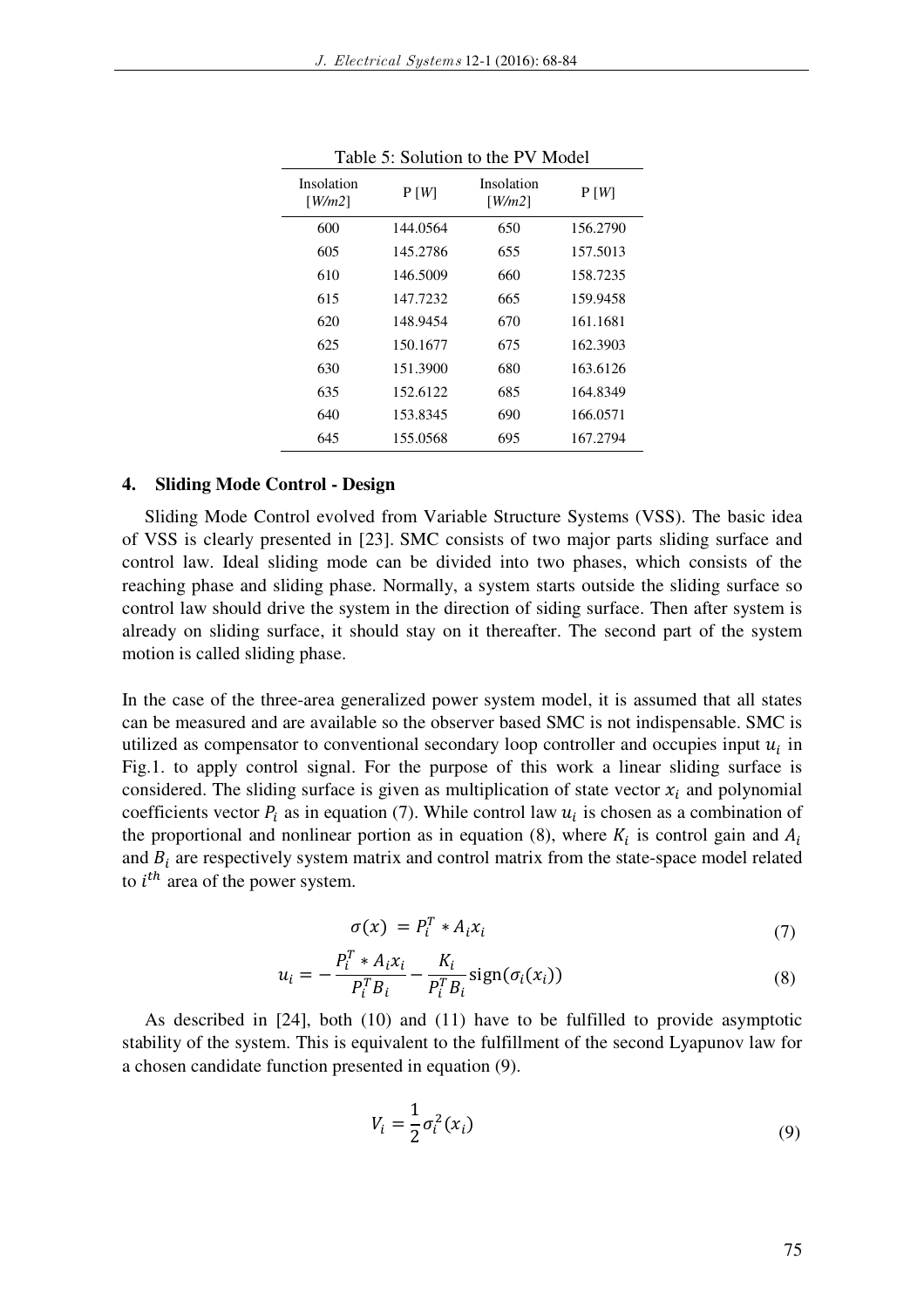$$
\lim_{|\sigma| \to \infty} V_i(x) = \infty \tag{10}
$$

$$
V_i(x)\dot{V}_i(x) \le 0 \tag{11}
$$

$$
\dot{V}_i(x) = \sigma(x) * \sigma(x) = P_i^T x_i * P_i^T \dot{x}_i = P_i^T x_i * P_i^T [P_i^T * A_i x_i + P_i^T * B_i u_i] =
$$
\n
$$
= P_i^T x_i * P_i^T [P_i^T * A_i x_i - P_i^T * A_i x_i + K_i sign(\sigma_i(x_i))] =
$$
\n
$$
= -P_i^T x_i * K_i sign(\sigma_i(x_i)) = -\sigma_i(x_i) * K_i sign(\sigma_i(x_i))
$$

First condition is apparently fulfilled. According to (9)  $V_i$  is always positive while  $\dot{V}_i$  is i negative, thus, (11) is also fulfilled.

SMC gain  $K_i$  and polynomial coefficients vector  $P_i$  are found by means of GA optimization process with objective function presented in equation (1). The GA results of SMC parameters are presented in Table 6.

| $\mu$ able to bind call $\mu$ and $\mu$ or $\mu$ from an event controlled |        |        |        |
|---------------------------------------------------------------------------|--------|--------|--------|
| Area                                                                      |        | 2      | 3      |
| Gain                                                                      | 0.6361 | 0.1839 | 0.9448 |
|                                                                           | 1.9575 | 0.7547 | 0.0759 |
|                                                                           | 0.9649 | 0.1190 | 0.3371 |
|                                                                           | 0.7922 | 0.2544 | 0.9392 |
| alpnomia                                                                  | 2.3922 | 0.8143 | 1.4619 |
|                                                                           | 0.6948 | 0.8308 | 0.0844 |

Table 6: SMC Gains and Polynomial Coefficients

#### **5. Simulation Results**

This section is divided into few subsections which represent different system cases. System Case 1 shows the comparison of PI, PID, and SMC equipped traditional electrical power system subjected to the disturbance in the first area. While, System Case 2 considers intermittency of the PV sources. System performance and test case details are presented in subsection 5.2. Third system case is included in subsection 5.3. It is dedicated to show the comparison of the BESS equipped power system performance when subjected to multi – disturbance scenario. Consequently, PV intermittency in the system equipped with BESS is presented in System Case 4 in subsection 5.4. While in subsection 5.5 sensitivity analysis of the system subjected to different PV intermittency penetration is illustrated.

5.1. System Case 1

This system case shows the conventional system behavior when subjected to the disturbance in a particular area. Fig.4, 5, 6 show frequency responses of different areas of the system while subjected to the disturbance  $\Delta P_p = 0.005p$ . u. applied in the first one. It is clear that SMC outperforms conventional PI and PID in terms of under and overshoot and settling time.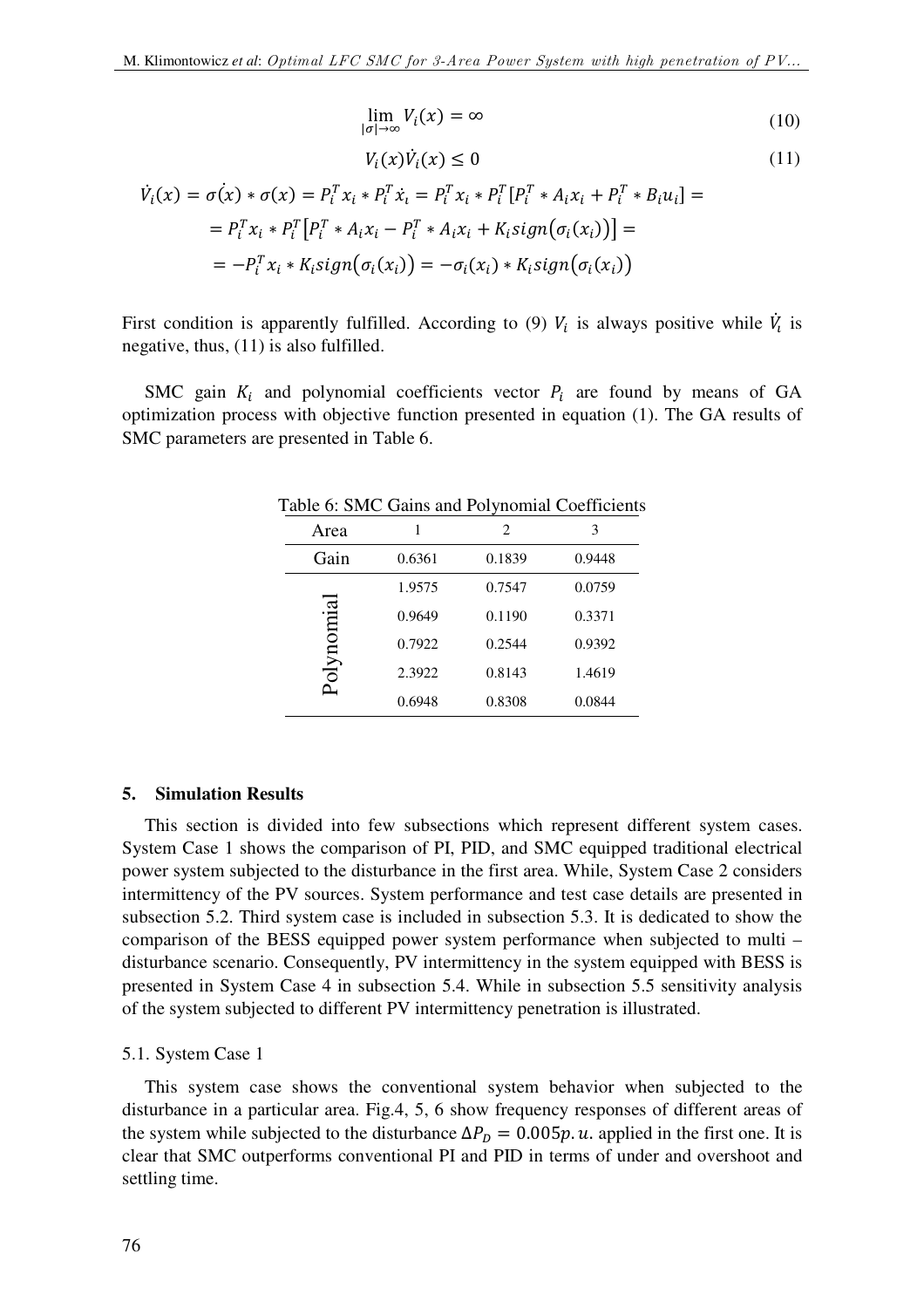

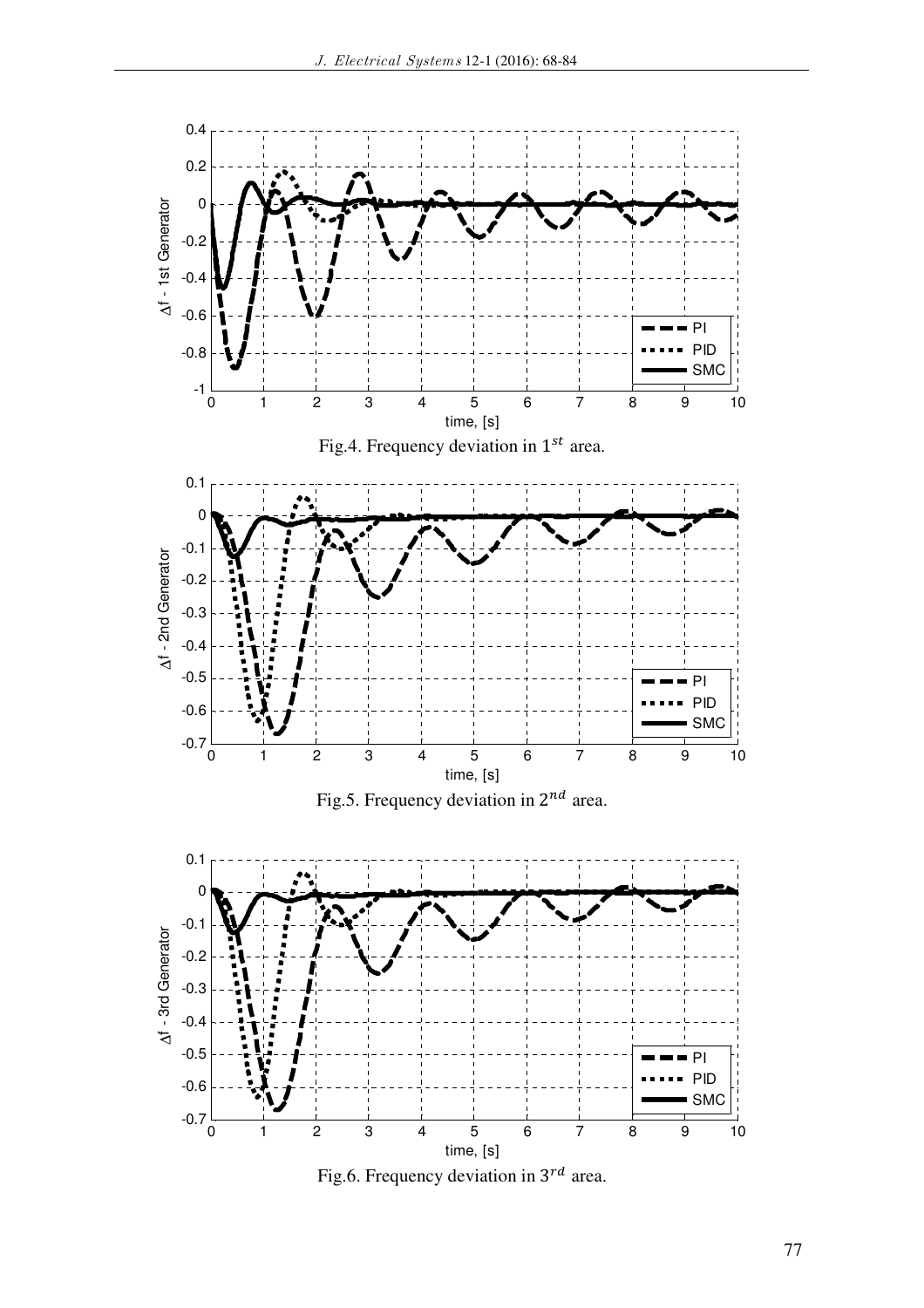It is apparent that performance of PID and SMC are far better that PI when system does not include PV and BESS. Thus, in next simulations only PID and SMC controllers are considered. Such decision has been made because next simulations consider the electrical power system behavior affected by DERs but in the real scenario DERs can be not operational so the frequency control strategy has to be prepared for such conditions too.

#### 5.2. System Case 2

In this test case, the system is subjected to a disturbance imposed by PV intermittency. Overall penetration of PV based sources is equal to  $30\%$  of declared load -  $3.1$  GW. It is also assumed that all PV plants are equally distributed within the power system. The disturbance is caused by change in insolation from  $600 - 700 W/m^2$  in 15% of panels in the first area of the system. Results are presented in Fig.7, Fig.8 and Fig.9. It is clear that the SMC performs significantly better in terms of undershot when SMC is employed in the secondary frequency control. However, some minor chattering is visible also but its amplitude is still within the acceptable limits.



Fig.7. Frequency deviation in  $1^{st}$  area.



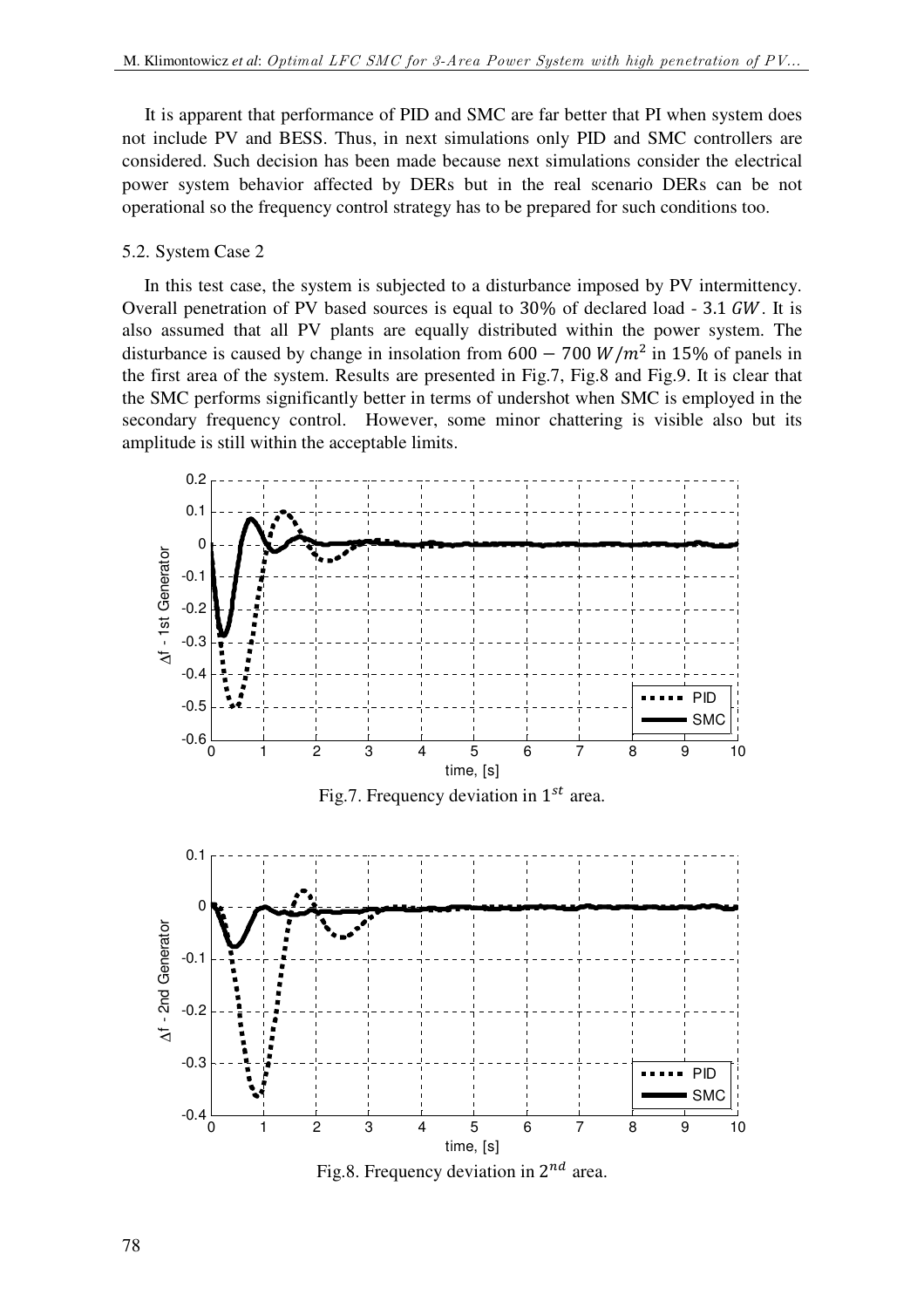

Fig.9. Frequency deviation in  $3^{rd}$  area.

# 5.3. System Case 3

The third part of the simulation presents a comparative evaluations between PID and SMC performance when BESS is introduced to the system. In this case, the three-area model is subjected to multiple disturbances coming from loads in the first and the second area.

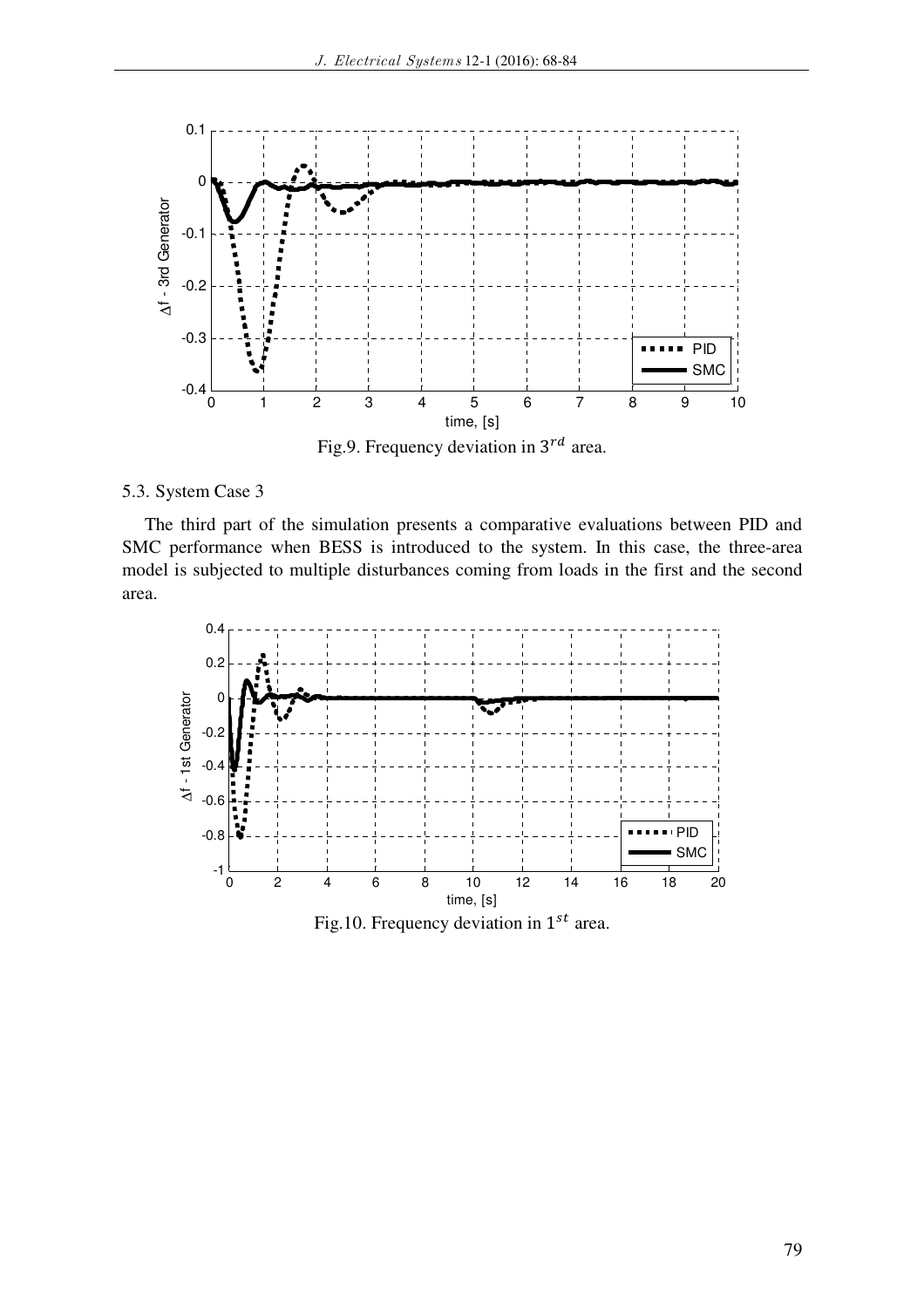

Fig.12. Frequency deviation in  $3^{rd}$  area.

It can be concluded from Fig.10 to 12 that again the implementation of a decentralized SMC compensator improves the performance of the system. In comparison to PID, the SMC controller provides smoother frequency regulation and in addition the undershot is significantly reduced.

### 5.4. System Case 4

This study is devoted to show the behavior of SMC and PID control over BESS and PV equipped power system. The role of disturbance is played by the PV intermittency in first area, similarly to System Case 2. Simulation results are illustrated in Fig.13 to 15.

It is apparent that SMC outperforms PID equipped system in terms of undershot, however, similarly to the System Case 2 SMC reveals chattering feature which is visible but is muted to acceptable values. At closer analysis, the overshoot in Area 1 has been reduced significantly using SMC.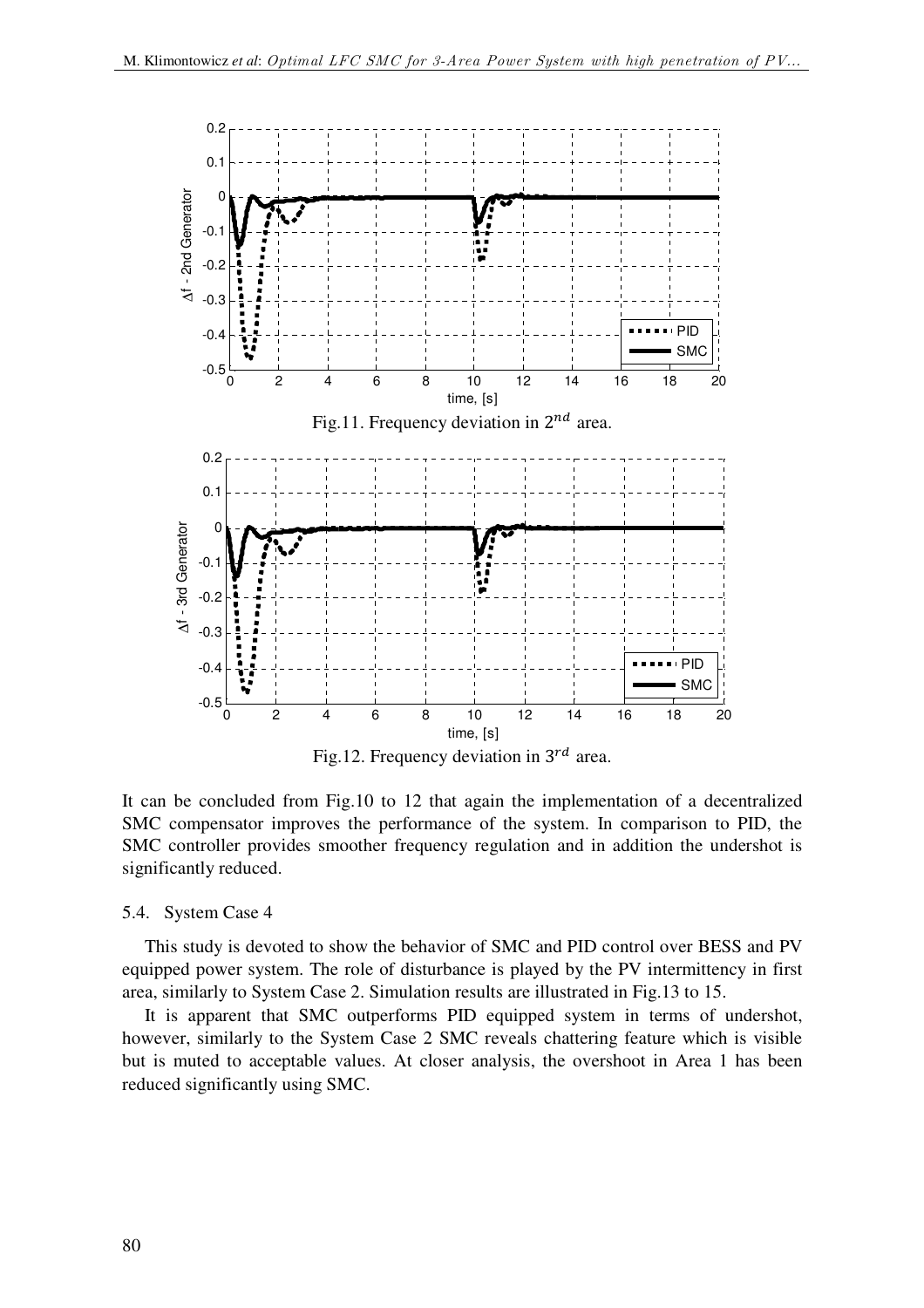

Fig.15. Frequency deviation in  $3^{rd}$  area.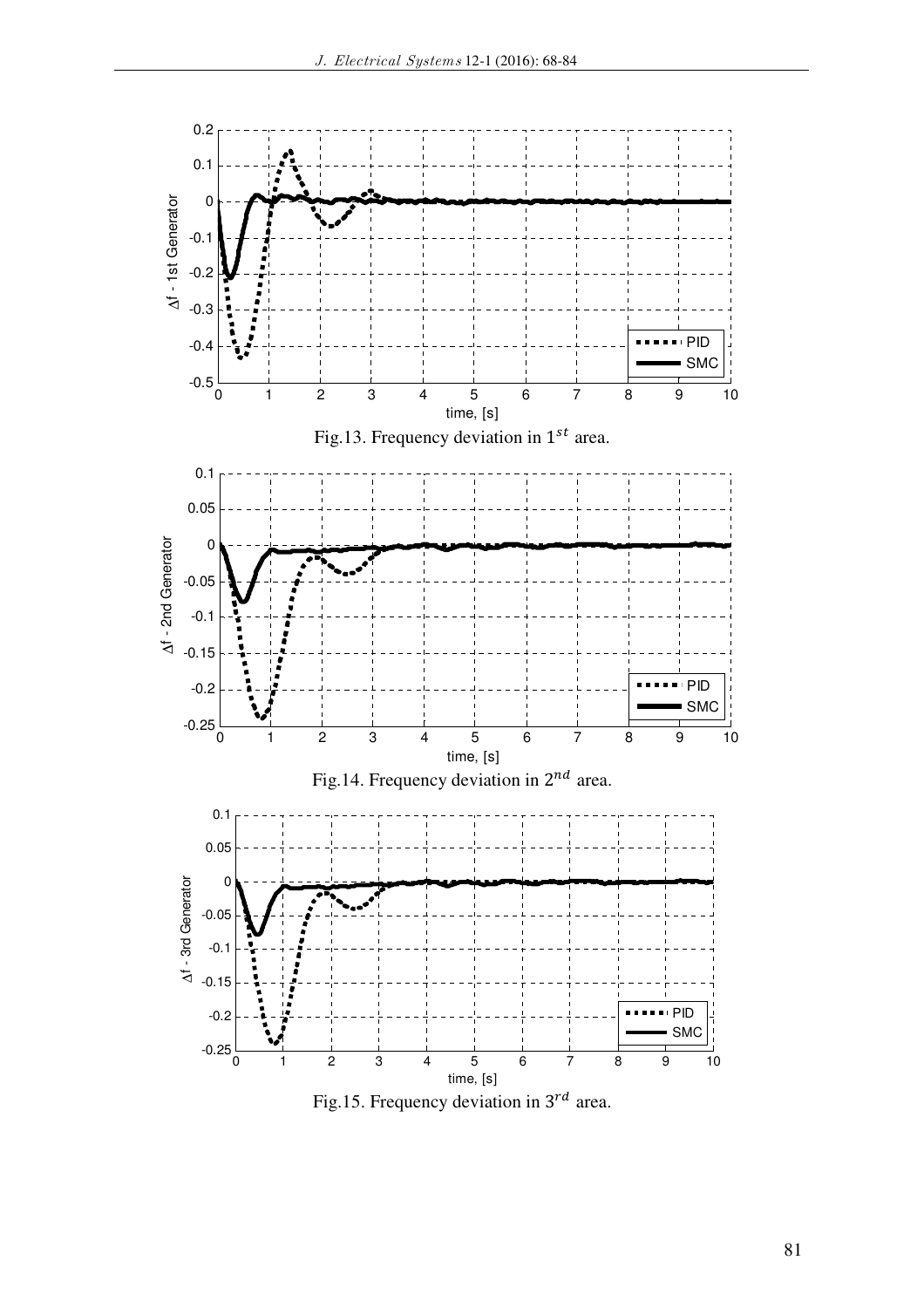## 5.5. System Case 5

This test case presents sensitivity analysis of the system equipped with BESS to the PV intermittency. Fig.16 and Fig.17 are frequency responses of the third area to the increasing penetration of PV, namely 25%, 50% and 100%.

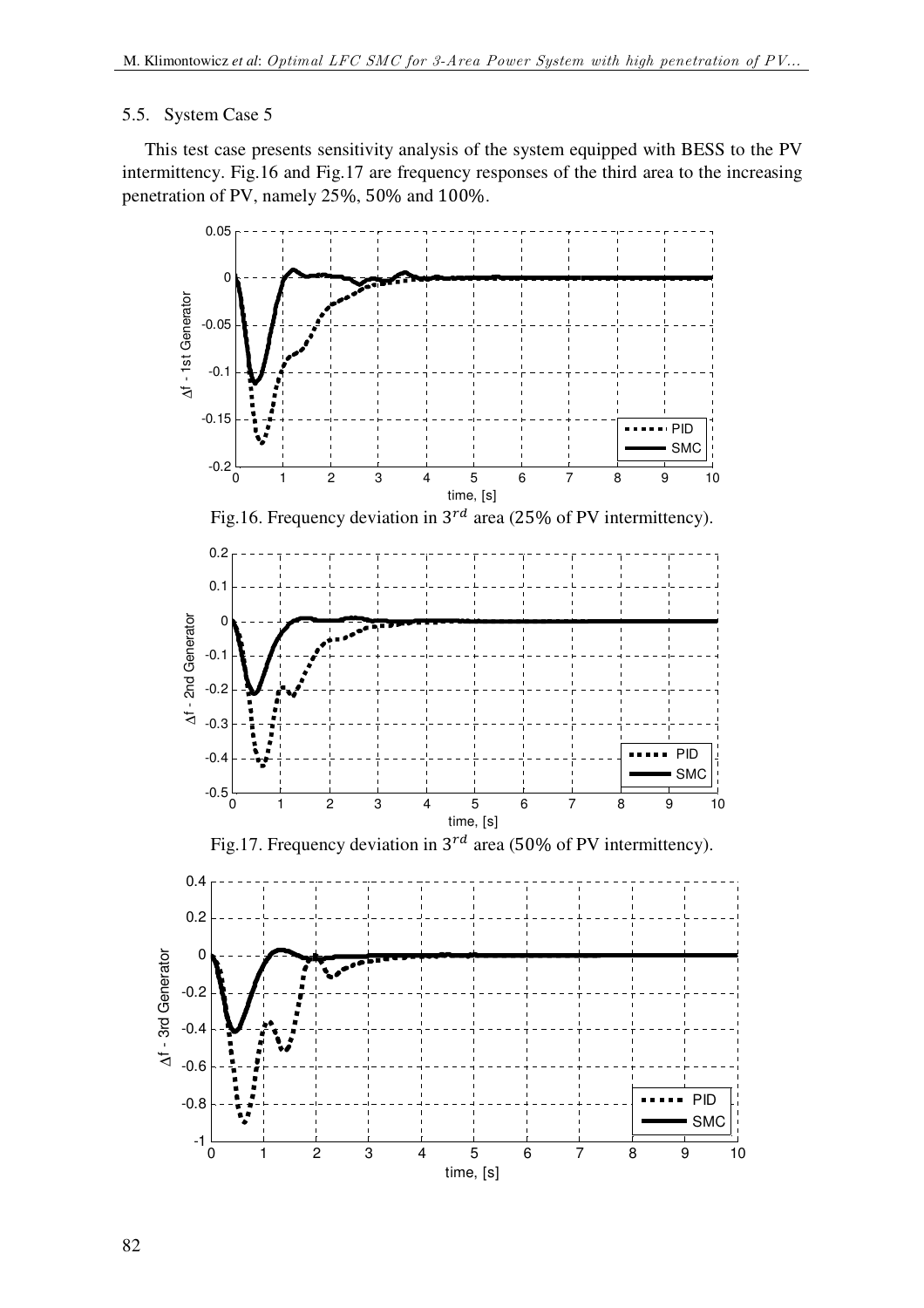Fig.18. Frequency deviation in  $3^{rd}$  area (100% of PV intermittency).

From the simulation results, it is apparent that the system equipped with SMC is not as vulnerable to change in PV outputs as PID system. In Fig. 18 it has been shown that 100% intermittency of PV has caused severe frequency deviation reaching nearly  $-1 Hz$  while in case of SMC it is still within acceptable limits.

### **6. Conclusion**

This paper is dedicated to demonstrate the SMC for load frequency control problem in multi–area power systems while considering high penetration of DER. For the purpose of this publication three-area power system is chosen. A linear switching surface is chosen to improve the overall frequency stability performance. The influence of SMC is compared to the performance of conventional PID controller. Genetic algorithm has been employed to design the control gains and polynomial coefficients for both secondary frequency regulation strategies. Results indicated that the sliding mode control strategy applied to secondary frequency regulation is more superior to the performance of conventional PID controllers. SMC improves the system frequency responses in term of undershot, smoothness and settling time. Presented simulations reveal chattering issue appearing in some scenarios, however, the switching amplitude is small and finally chattering does not exceed acceptable limits.

#### **Acknowledgment**

This work was supported by the Masdar Institute of Science and Technology, research grant no. 13PAMA1

#### **References**

- [1] Prabha Kundur, Neal J Balu, and Mark G Lauby, Power system stability and control,volume 7, *McGraw-hill New York*, 1994.
- [2] *European Network of Transmission System Operators for Electricity*, P1 policy 1: Load-frequency control and performance [c]. June 2004.
- [3] Abhijit Chakrabarti and Sunita Halder, Power System Analysis: Operation And Control 3Rd Ed, *PHI Learning Pvt. Ltd*.
- [4] Y. Wang, R. Zhou, and C. Wen, New robust adaptive load-frequency control with system parametric uncertainties, *Transmission*, *Generation and Distribution, IEE Proceedings*, 141(3):184–190, May 1994, ISSN 1350-2360, doi: 10.1049/ip-gtd:19949757.
- [5] S. Doolla and T.S. Bhatti, Load frequency control of an isolated small-hydro power plant with reduced dump load, *IEEE Transactions on Power Systems*, 21(4):1912–1919, Nov 2006, ISSN 0885-8950, doi: 10.1109/TPWRS.2006.881157.
- [6] Yao Zhang, Lili Dong, and Zhiqiang Gao, Load frequency control for multiple-area power systems, *In American Control Conference*, 2009, ACC'09, pages 2773–2778, *IEEE*, 2009.
- [7] Xiaofeng Yu and K. Tomsovic, Application of linear matrix inequalities for load frequency control with communication delays, *IEEE Transactions on Power Systems*, 19(3):1508–1515, Aug 2004, ISSN 0885- 8950, doi: 10.1109/TPWRS.2004.831670.
- [8] D. Rerkpreedapong, A. Hasanovic, and A. Feliachi, Robust load frequency control using genetic algorithms and linear matrix inequalities, *IEEE Transactions on Power Systems*, 18(2):855–861, May 2003, ISSN 0885-8950, doi: 10.1109/TPWRS.2003.811005.
- [9] Chun-Feng Lu, Chun-Chang Liu, and Chi-JuiWu, Effect of battery energy storage system on load frequency control considering governor deadband and generation rate constraint, IEEE Transactions on Energy Conversion, 10(3):555–561, Sep 1995, ISSN 0885-8969, doi: 10.1109/60.464882.